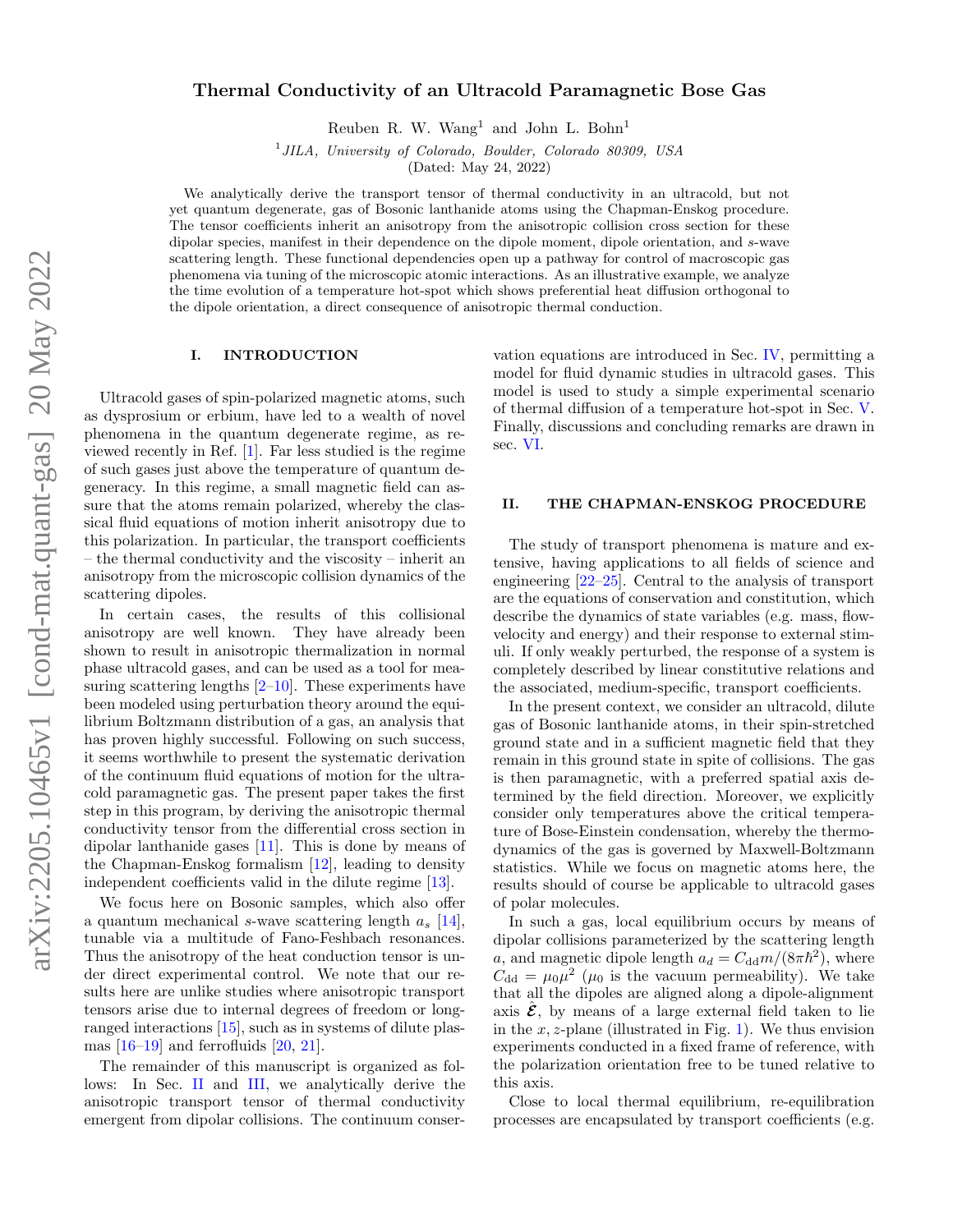viscosity, thermal conductivity, etc) derivable from a microscopic picture by methods established by Chapman and Enskog [\[12\]](#page-8-3). The development we present here close follows that of [\[26\]](#page-8-13).



<span id="page-1-0"></span>FIG. 1. A visualization of dipoles (red) aligned with an external field along the dipole-alignment axis,  $\mathcal{\hat{E}}$  (blue), in the laboratory coordinate frame.

Within length scales on the order of the atomic meanfree path, atomic interactions are dominated by collisional processes. The local distribution of atoms in flow thus has dynamics well described by the Boltzmann transport equation [\[27,](#page-8-14) [28\]](#page-8-15)

$$
\left(\frac{\partial}{\partial t} + v_i \partial_i\right) f(\mathbf{r}, \mathbf{v}) = \mathcal{C}[f(\mathbf{r}, \mathbf{v})], \tag{1a}
$$

$$
\mathcal{C}[f] = \int d\Omega' \frac{d\sigma}{d\Omega'} \int d^3v_1 |\mathbf{v} - \mathbf{v}_1| (f'f'_1 - ff_1), \quad \text{(1b)}
$$

where  $f(\mathbf{r}, \mathbf{v})$  is the phase space distribution function and  $\mathcal{C}[f]$  is the two-body collision integral. We adopt the convention that all repeated indices are summed over unless otherwise specified, and primes denote post-collision velocities for pairs of atoms colliding with incoming velocities  $v$  and  $v_1$ . We also adopt the compact notation  $f_1 = f(\mathbf{r}, \mathbf{v}_1)$  and  $f' = f(\mathbf{r}, \mathbf{v}')$ . At thermal equilibrium (denoted by subscript 0), the gas has number density  $n_0 = \rho_0/m$ , only dependent on temperature  $n_0 = n_0(\beta)$ , and velocities that are Boltzmann distributed

$$
f_0(\mathbf{u}, \beta) = n_0(\beta)c_0(\mathbf{u}, \beta)
$$
  
=  $n_0(\beta) \left(\frac{m\beta}{2\pi}\right)^{3/2} \exp\left(-\frac{m\beta}{2}\mathbf{u}^2\right),$  (2)

where  $\beta = (k_B T)^{-1}$ ,  $\boldsymbol{u}^2 = u_k u_k$ , and  $\boldsymbol{u}(\boldsymbol{r}) = \boldsymbol{v} - \boldsymbol{U}(\boldsymbol{r})$  is the molecular velocity relative to the flow velocity, also called peculiar velocity. In close-to-equilibrium scenarios, we can consider the out-of-equilibrium atomic distribution to take the form

$$
f(\mathbf{r}, \mathbf{u}, \beta) \approx f_0(\mathbf{u}, \beta) [1 + \Phi(\mathbf{r}, \mathbf{u}, \beta)], \tag{3}
$$

with a perturbation function  $\Phi$ , that must satisfy

$$
\int d^3u f_0(\mathbf{u}) \Phi(\mathbf{r}, \mathbf{u}, \beta) m = 0,
$$
 (4a)

$$
\int d^3u f_0(\mathbf{u}) \Phi(\mathbf{r}, \mathbf{u}, \beta) m \mathbf{u} = 0,
$$
 (4b)

$$
\int d^3u f_0(\mathbf{u}) \Phi(\mathbf{r}, \mathbf{u}, \beta) \frac{1}{2} m \mathbf{u}^2 = 0,
$$
 (4c)

as a result of mass, momentum and energy conservation respectively. Enskog's prescription of successive approximations then renders the Boltzmann equation, to leading non-trivial order, as

<span id="page-1-1"></span>
$$
\left(\frac{\partial}{\partial t} + v_i \partial_i\right) f_0 \approx C[f_0 \Phi].
$$
\n(5)

Physically, this approximation is motivated by establishing a separation of scales between phenomena of interest. We are concerned with the regime in which macroscopic fluid dynamics is governed by length scales  $\lambda$  (e.g. wavelengths) much larger than the mean-free path L, of its constituent atoms (i.e. the regime of small Knudsen number Kn =  $L\lambda^{-1} \ll 1$ ). Furthermore, the period over which such dynamics occurs is much longer than the timescales associated to collisions. Therefore, Eq. [\(5\)](#page-1-1) effectively makes an adiabatic approximation that separates the macro and micro-scale phenomena. We refer to the fluid dynamics as ocurring on "macroscales", whereas collisional interactions are said to occur on "micro-scales".

Under the approximation described above, the lefthand side of Eq. [\(5\)](#page-1-1) evaluates to

$$
\left(\frac{\partial}{\partial t} + v_k \partial_k\right) f_0 = f_0 \left[V_k \partial_k (\ln T) + m\beta W_{k\ell} D_{k\ell}\right].
$$
 (6)

where

<span id="page-1-3"></span>
$$
V_i(\boldsymbol{u}) \equiv \left(\frac{m\beta\boldsymbol{u}^2}{2} - \frac{5}{2}\right)u_i,
$$
 (7a)

$$
W_{ij}(\boldsymbol{u}) \equiv u_i u_j - \frac{1}{3} \delta_{ij} \boldsymbol{u}^2,\tag{7b}
$$

<span id="page-1-2"></span>
$$
D_{ij}(\boldsymbol{U}) \equiv \frac{1}{2} \left( \partial_j U_i + \partial_i U_j \right) - \frac{1}{3} \delta_{ij} \partial_k U_k.
$$
 (7c)

The derivation of this result is detailed in App. [A.](#page-5-0) The collision integral on the right-hand side of Eq. [\(5\)](#page-1-1) is then

$$
C[f] \approx \int d^3u_1 |\mathbf{u} - \mathbf{u}_1| f_0(\mathbf{u}) f_0(\mathbf{u}_1) \int d\Omega' \frac{d\sigma}{d\Omega'} \Delta \Phi, \quad (8)
$$

<span id="page-1-5"></span>where  $\Delta \Phi = \Phi' + \Phi_1' - \Phi - \Phi_1$ . Since Eq. [\(8\)](#page-1-2) is linear in  $\Phi$ , and Eq. [\(6\)](#page-1-3) is linear in the quantities  $\partial_i \ln T$  and  $\partial_j U_i$ , one can infer an *ansatz* for the scalar function  $\Phi$ , of the form

<span id="page-1-4"></span>
$$
\Phi(\mathbf{u}, \beta) = \mathcal{B}_k \partial_k (\ln T) + m \beta \mathcal{A}_{k\ell} D_{k\ell}, \tag{9}
$$

where  $\boldsymbol{\mathcal{B}}$  (vector) and  $\boldsymbol{\mathcal{A}}$  (2-rank tensor) are functions of  $u$  and  $\beta$ . The *ansatz* above allows a separation of Eq. [\(5\)](#page-1-1) into an equation in velocity gradients, and those in temperature gradients:

$$
f_0 W_{k\ell} D_{k\ell} \approx C[f_0 A_{k\ell}] D_{k\ell},\tag{10a}
$$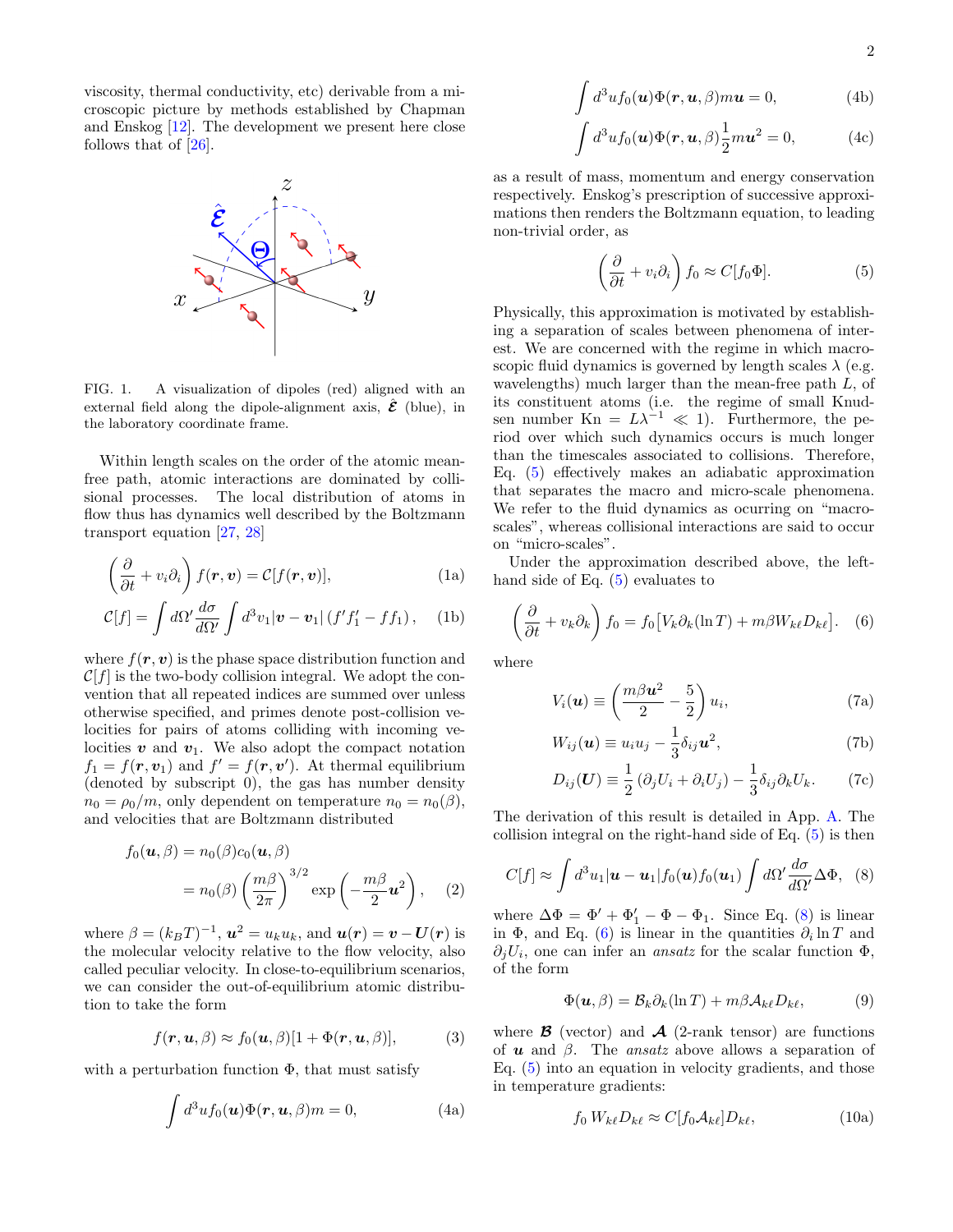$$
f_0 V_k \partial_k (\ln T) \approx C[f_0 \mathcal{B}_k] \partial_k (\ln T), \tag{10b}
$$

which upon comparing terms, further motivate  $\boldsymbol{\beta}$  and  $\boldsymbol{\mathcal{A}}$ to be written as

$$
\mathcal{A}_{ij}(\boldsymbol{u}, n_0, \beta) = W_{k\ell}(\boldsymbol{u}) a_{k\ell ij}(u, n_0, \beta), \tag{11a}
$$

$$
\mathcal{B}_i(\boldsymbol{u}, n_0, \beta) = V_j(\boldsymbol{u}) b_{ji}(u, n_0, \beta), \qquad (11b)
$$

where  $u = |\mathbf{u}|$ , and the coefficients  $a_{k\ell mn}(u, n_0, \beta)$  and  $b_{k\ell}(u, n_0, \beta)$  are introduced as variational ansatz. These variational coefficients can, in general, be expressed as an infinite linear combination of Sonine polynomials (a.k.a. associated Laguerre polynomials). The assumption of a low temperature gas however, allows us to approximate  $a$  and  $b$  with only the first term in the summation series, which is  $u$ -independent. Such an approximation has been shown to give good accuracy (relative errors of  $\sim 1\%$ ) in computing transport coefficients for gases of isotropic scatterers [\[28–](#page-8-15)[30\]](#page-8-16). We are thus left with

$$
\Phi(\mathbf{u}, \beta) = V_{\ell}(\mathbf{u}) b_{\ell k}(n_0, \beta) \partial_k(\ln T) + m \beta W_{ij}(\mathbf{u}) a_{ijk\ell}(n_0, \beta) D_{k\ell}.
$$
 (12)

The coefficient  $a$  and  $b$  are determined for a particular gas by the microscopic scattering theory of the constituents, a task to which we now turn.

### <span id="page-2-0"></span>III. THERMAL CONDUCTIVITY IN DIPOLAR GASES

Thermal conduction in a dilute gas arises through a transfer of kinetic energy by kinetic transport of the gaseous atoms, out of a region of fluid, resulting in a heat flux  $[19]$ 

$$
J_i(\mathbf{r},t) = \int d^3u f(\mathbf{r}, \mathbf{u},t) \frac{1}{2} m \mathbf{u}^2 u_i.
$$
 (13)

For a first-order approximation, we adopt the ansatz of Eq. [\(9\)](#page-1-4) to compute the integral above. The  $A$  associated term does not contribute to the heat flux integral, leaving us with

<span id="page-2-4"></span>
$$
J_i = \frac{m}{2} \int d^3 u f_0(\boldsymbol{u}) [1 + \Phi(\boldsymbol{u})] \boldsymbol{u}^2 u_i
$$
  
= 
$$
\left(\frac{k_B m \beta}{2} \int d^3 u f_0(\boldsymbol{u}) \boldsymbol{u}^2 u_i V_k b_{kj}\right) \partial_j T,
$$
 (14)

<span id="page-2-3"></span>where the local temperature  $T(r, t)$  is written in terms of its kinetic definition,

$$
\frac{3}{2}k_BT = \frac{1}{n(\mathbf{r},t)} \int d^3u \, f(\mathbf{r},\mathbf{u},t) \frac{1}{2}m\mathbf{u}^2. \qquad (15)
$$

Additionally, we say that this flow of kinetic energy occurs across a temperature gradient via Fourier's law of heat conduction

<span id="page-2-2"></span>
$$
J_i = -\kappa_{ij}\partial_j T,\tag{16}
$$

where  $\kappa$  is the thermal conductivity, a 2-rank tensor. A comparison of Eq.  $(14)$  and Eq.  $(16)$ , then tells us that the thermal conductivity is found via the integral

$$
\kappa_{ij} = -\left(\frac{k_B m \beta}{2} \int d^3 u f_0(\mathbf{u}) \mathbf{u}^2 u_i V_k\right) b_{kj}
$$
  
= 
$$
-\frac{5n_0 k_B}{2m \beta} b_{ij},
$$
 (17)

assuming knowledge of the coefficients  $b_{ki}$ .

The transport of kinetic energy across a temperature gradient is brought about by the flow of atoms mediated by collisions, allowing use of the Boltzmann equation to derive  $\mathbf{b}(u)$ , with the first-order Chapman-Enskog expansion. Referring back to Eq. [\(10b\)](#page-2-3), one finds that it is formally mathematically inconsistent but holds in an average sense over the atomic distribution by multiplying Eq. [\(10b\)](#page-2-3) by  $V_i(\boldsymbol{u})d^3u$ , and integrating. This gives

$$
\left(\int d^3u \, f_0(\mathbf{u}) V_i(\mathbf{u}) V_j(\mathbf{u})\right) \partial_j(\ln T)
$$

$$
\approx \left(\int d^3u \, V_i(\mathbf{u}) C[f_0 V_k]\right) b_{kj} \partial_j(\ln T), \qquad (18)
$$

whereby the coefficients of  $\partial_i(\ln T)$  satisfy the relation

$$
N_{ik}b_{kj} = \delta_{ij},\tag{19a}
$$

where 
$$
N_{ik} \equiv \frac{2m\beta}{5n_0} \int d^3u \, V_i C[f_0 V_k].
$$
 (19b)

Finally, we evaluate these integrals incorporating the differential cross section for dipoles in the App. [B,](#page-6-0) following the successful method developed in [\[4\]](#page-8-17). We cast the result in terms of the dimensionless functions

$$
\mathcal{N}_{ij} = \frac{1}{a^2 n_0} \sqrt{\frac{m\beta}{\pi}} N_{ij},\tag{20}
$$

<span id="page-2-1"></span>with

$$
\mathcal{N}_{11} = -\frac{256}{15} + \frac{256a_d(3\cos(2\Theta) - 1)}{225a} - \frac{512a_d^2(3\cos(2\Theta) + 13)}{4725a^2},\tag{21a}
$$

$$
\mathcal{N}_{13} = -\frac{256a_d \sin(2\Theta)}{75a} + \frac{512a_d^2 \sin(2\Theta)}{1575a^2},\tag{21b}
$$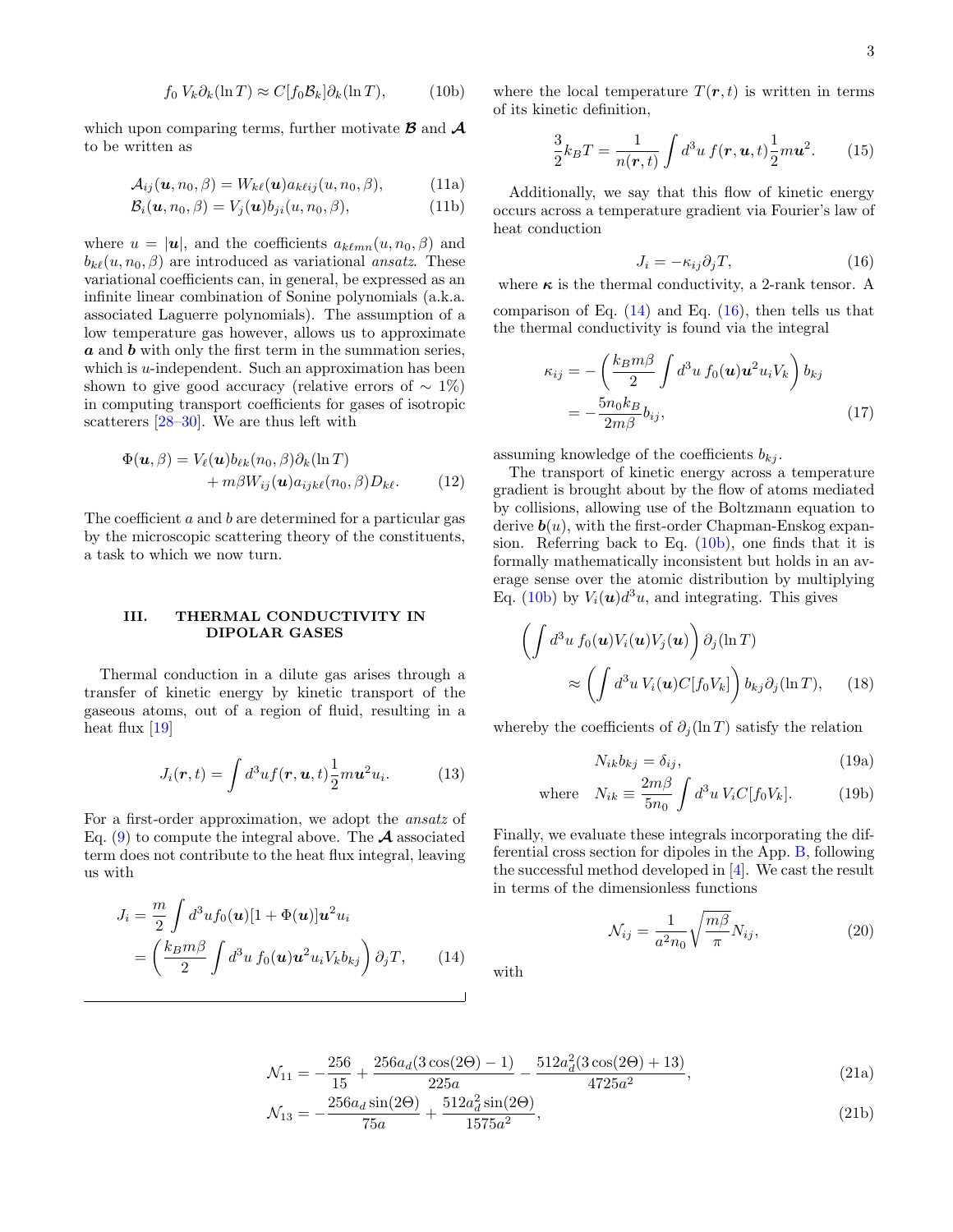$$
\mathcal{N}_{22} = -\frac{256}{15} + \frac{512a_d}{225a} - \frac{8192a_d^2}{4725a^2},\tag{21c}
$$

with the additional relations

$$
\mathcal{N}_{33}(\Theta) = \mathcal{N}_{11}(\Theta - \pi/2),\tag{22a}
$$

$$
\mathcal{N}_{12}(\Theta) = \mathcal{N}_{23}(\Theta) = 0, \tag{22b}
$$

$$
\mathcal{N}_{ij}(\Theta) = \mathcal{N}_{ji}(\Theta). \tag{22c}
$$

It then follows that the thermal conductivity tensor is given as

$$
\kappa(\Theta) = -\frac{5k_B}{2a^2\sqrt{\pi m\beta}} \mathcal{N}^{-1}(\Theta)
$$
(23)  
=  $-\frac{5k_B}{2a^2\sqrt{\pi m\beta}} \begin{pmatrix} \frac{\mathcal{N}_{33}}{\mathcal{N}_{11}\mathcal{N}_{33} - \mathcal{N}_{13}^2} & 0 & \frac{\mathcal{N}_{13}}{\mathcal{N}_{13}^2 - \mathcal{N}_{11}\mathcal{N}_{33}} \\ 0 & \frac{1}{\mathcal{N}_{13}} & 0 \end{pmatrix}.$ 

$$
= -\frac{3\pi}{2a^2\sqrt{\pi m\beta}} \begin{pmatrix} 0 & \frac{1}{N_{22}} & 0 \\ \frac{N_{13}}{N_{13}^2 - N_{11}N_{33}} & 0 & \frac{N_{11}}{N_{11}N_{33} - N_{13}^2} \end{pmatrix}.
$$

The structure of the tensor above along with  $E$ imply that a temperature gradient along  $x$  could result in a thermal flux along  $z$ , and vice versa. In the event that the dipoles are aligned along  $\hat{z}$ , that is  $\Theta = 0$ , the Cartesian axes are the principal axes of  $\kappa$ . This situation leaves us with only two unique, nontrivial thermal conductivities  $\kappa_{xx} = \kappa_{yy} \neq \kappa_{zz}$ .

We plot in Fig. [2,](#page-3-1) the coefficients of Eq.  $(23)$  with values normalized by the isotropic coefficient  $\kappa/\kappa_0$  [\[31\]](#page-8-18), where

$$
\kappa_0 = \frac{75k_B}{256r_{\text{eff}}^2\sqrt{\pi m\beta}},\tag{24}
$$

where  $r_{\text{eff}}^2 = 2a^2 + 8a_d^2/45$  is an effective isotropic radius obtained from an angular average of the dipolar differential cross section. The coefficients are plotted with the scattering and dipole lengths of native  $^{164}$ Dy ( $a = 92a_0$ ) and  $a_d = 199a_0$ , where  $a_0$  is the Bohr radius) [\[6\]](#page-8-19), which showcases the functional dependence on the angle Θ between the polarization and the laboratory z-axis.

#### <span id="page-3-0"></span>IV. EQUATIONS OF MOTION

Having derived the transport tensor of thermal conductivity, macroscopic gas dynamics can now be studied under the lens of a continuum fluid formulation. The dynamics of fluids is characterized by spatial and temporal variations of macroscopic quantities such as the fluid mass density  $\rho$ , flow-velocity U, and temperature T. These are related to the microscopic phase space distribution according to

$$
\rho(\mathbf{r},t) = \int d^3v f(\mathbf{r}, \mathbf{v},t) m,
$$
\n(25a)

$$
\boldsymbol{U}(\boldsymbol{r},t) = \frac{1}{n(\boldsymbol{r},\boldsymbol{v},t)} \int d^3v f(\boldsymbol{r},\boldsymbol{v},t)\boldsymbol{v},\tag{25b}
$$

<span id="page-3-2"></span>

<span id="page-3-1"></span>FIG. 2. The unit-free thermal conductivity tensor elements  $\kappa/\kappa_0$ , as a function of the dipole-alignment angle  $\Theta$ , as defined in Eq. [\(23\)](#page-3-2) for native <sup>164</sup>Dy  $(a = 92 a_0)$ . The tensor elements  $\kappa_{11}/\kappa_0$  (solid, dark red),  $\kappa_{13}/\kappa_0$  (dot-dashed, red) and  $\kappa_{22}/\kappa_0$ (dashed, orange) display a sinusoidal  $\Theta$  dependence, whereas  $\kappa_{33}/\kappa_0$  (dotted, yellow) is  $\Theta$ -independent due to the coordinate frame definition. The parameters considered here are for <sup>164</sup>Dy with  $a_d/a \approx 199/92$ , taken from Ref. [\[6\]](#page-8-19).

$$
T(\mathbf{r},t) = \frac{2}{3n(\mathbf{r},\mathbf{v},t)k_B} \int d^3v f(\mathbf{r},\mathbf{v},t) \frac{1}{2} m v^2.
$$
 (25c)

The associated hydrodynamic phenomena are well modeled, even in ultracold systems [\[32\]](#page-8-20), by the continuum conservation equations [\[19\]](#page-8-8)

<span id="page-3-3"></span>
$$
\frac{\partial \rho}{\partial t} + \partial_j (\rho U_j) = 0, \qquad (26a)
$$

$$
\frac{\partial}{\partial t} \left( \rho U_i \right) + \partial_j \left( \rho U_j U_i \right) = \partial_j \sigma_{ij}, \tag{26b}
$$

$$
\frac{\partial}{\partial t}(\rho T) + \partial_j(\rho T U_j) = \frac{2m}{3k_B} (\sigma_{ij}\partial_j U_i - \partial_j J_j), \quad (26c)
$$

where  $\partial_i$  denotes a derivative with respect to coordinate  $r_i$   $(i = 1, 2, 3)$ , and m is the atomic mass. These equations are, in order, referred to as the continuity, Navier-Stokes and energy balance equations. As we have seen in the previous section, atom-atom collisions in the gas result in thermal transport and viscous effects, included into Eqs. [\(26\)](#page-3-3) via the heat flux vector  $J_i$ , and pressure tensor [\[33\]](#page-8-21)

<span id="page-3-4"></span>
$$
\sigma_{ij} = -P\delta_{ij} + \tau_{ij},\tag{27a}
$$

$$
\tau_{ij} = \mu_{ijk\ell} \partial_{\ell} U_k, \qquad (27b)
$$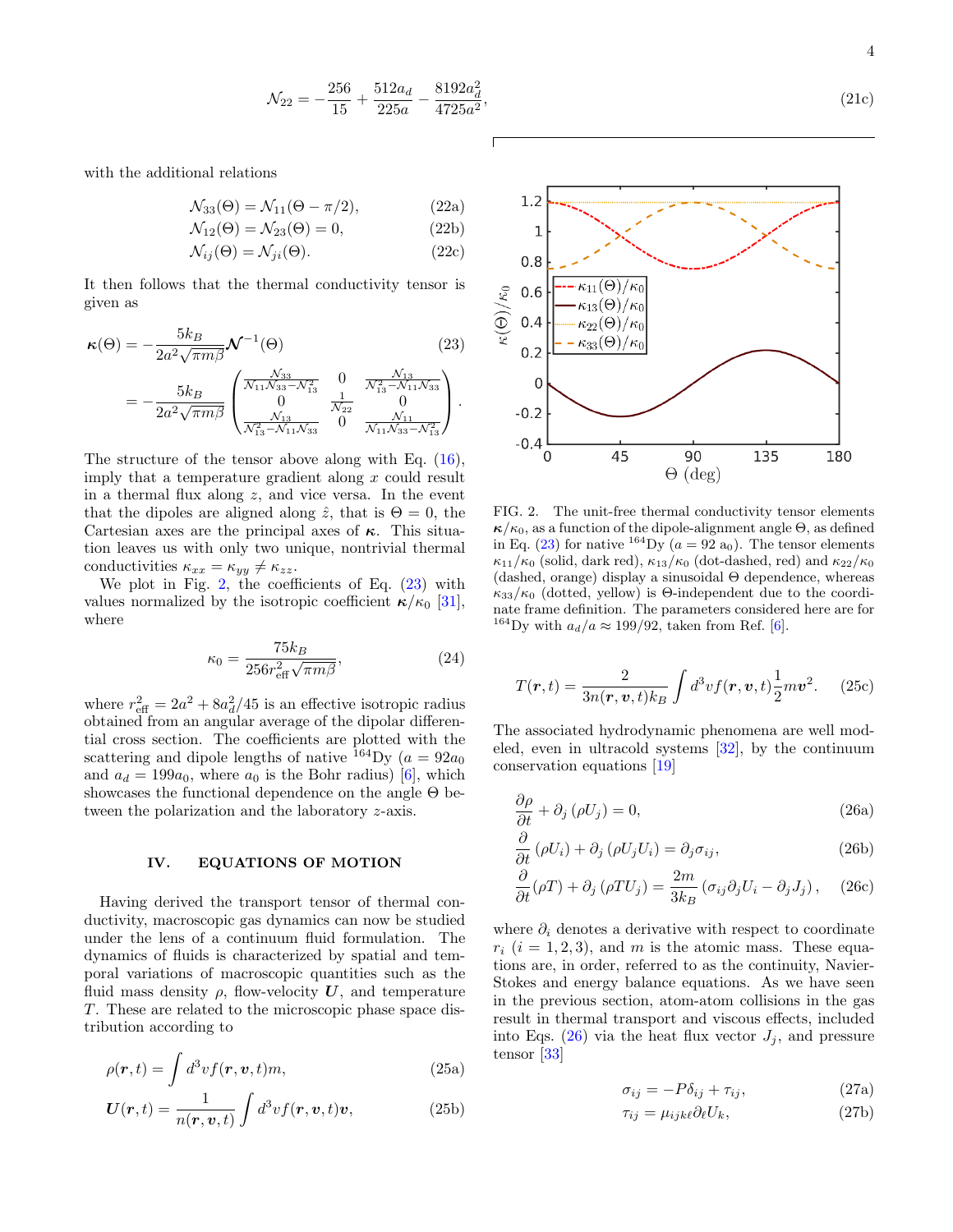where P the thermodynamic pressure,  $\tau_{ij} = \mu_{ijk\ell}$  the viscous stress tensor and  $\mu_{ijk\ell}$  is the viscosity tensor. For the time being, we focus on the influence of thermal conductivity by assuming that all second derivatives of the flow-velocity are small, effectively rendering the viscous stress terms negligible (i.e.  $\tau_{ij} \approx 0$ ). Consideration of the anisotropic viscosity is left to future work.

### <span id="page-4-0"></span>V. DIFFUSION OF A HOT-SPOT

As an example of anisotropy due to the thermal conductivity tensor, we consider a simple uniform gas experiment where a localized temperature hot-spot is induced, for example by heating the gas locally with a focused laser, then allowed to diffuse. For simplicity, we assume that the temperature field is excited perturbatively so that the temperature dynamics is described by its deviation from the uniform background temperature  $T_0$ ,  $T(\mathbf{r}, t) = T_0 [1 + \epsilon(\mathbf{r}, t)].$  This permits a linearization of Eq. [\(26c\)](#page-3-4) to first-order in  $\epsilon$ , which gives

$$
\frac{\partial \epsilon}{\partial t} \approx -\frac{2}{3} \partial_j U_j + \frac{2}{3n_0 k_B} \kappa_{ij} \partial_i \partial_j \epsilon.
$$
 (28)

At the onset of the hot-spot, the flow velocity U is taken as negligible, thus rendering the heat equation as

$$
\frac{\partial \epsilon}{\partial t} = \mathcal{D}_{ij} \partial_i \partial_j \epsilon,\tag{29}
$$

in terms of a thermal diffusivity tensor

$$
\mathcal{D}_{ij} \equiv \frac{2}{3n_0k_B} \kappa_{ij}.
$$
\n(30)

We model the initial hot-spot as described by a Gaussian of width  $\sigma$ ,

$$
\epsilon(\mathbf{r}, t=0) = \epsilon_0 e^{-\frac{r^2}{2\sigma^2}}.
$$
 (31)

Utilizing a Fourier expansion, one obtains the timedependent solution to Eq. [\(29\)](#page-4-2)

$$
\epsilon(\mathbf{r},t) = \epsilon_0 \int \frac{\sigma^3 d^3 K}{(2\pi)^{3/2}} e^{-\frac{1}{2}K^2 \sigma^2} e^{-(\mathbf{K}^T \mathbf{\mathcal{D}} \mathbf{K}) t} e^{i\mathbf{K} \cdot \mathbf{r}}.
$$
 (32)

The integral above can be evaluated analytically to give

$$
\epsilon(\mathbf{r},t) = \frac{\epsilon_0 \sigma^3}{\sqrt{8 \det(\mathbf{M})}} \exp\left(-\frac{\mathbf{r}^T \mathbf{M}^{-1} \mathbf{r}}{4}\right),\qquad(33a)
$$

$$
\mathbf{M} \equiv \frac{1}{2}\sigma^2 \mathbb{I} + \mathcal{D}t,\tag{33b}
$$

where  $\mathbb I$  is the identity matrix. The solution above is further simplified if we assume that the dipoles define the z-axis, which is done here without loss of generality. The diffusion tensor is now diagonal with only 2 distinct elements,  $\mathcal{D}_{11} = \mathcal{D}_{22}$  and  $\mathcal{D}_{33}$ . Thus diffusion in the radial (perpendicular to dipole alignment) and axial (parallel to dipole alignment) directions occur with the respective different characteristic time scales

$$
\tau_r \equiv \frac{\sigma^2}{2\mathcal{D}_{11}} = \frac{128\left(315a^2 - 42aa_d + 32a_d^2\right)}{7875r_{\text{eff}}^2}\tau_0, \quad (34a)
$$

$$
\tau_z \equiv \frac{\sigma^2}{2\mathcal{D}_{33}} = \frac{128\left(315a^2 + 84aa_d + 20a_d^2\right)}{7875r_{\text{eff}}^2}\tau_0, \quad (34b)
$$

with  $\tau_0 = \sigma^2 r_{\text{eff}}^2 n_0 \sqrt{\pi m \beta}$ , that dictate the Gaussian hotspot relaxation time along the radial and axial directions respectively. These time scales are of course identical in the limit of vanishing dipole moment  $a_d = 0$ . Their difference is quite pronounced, however, as  $a_d$  increases, as illustrated in Figure [3.](#page-5-1) This figure uses the experimental parameters in Tab. [I,](#page-4-3) and a hot-spot of initial width  $\sigma = 5L \approx 0.6$  (mm). It is apparent the diffusion occurs far more rapidly in the axial direction, when dipolar scattering is significant.

With the dipoles aligned along  $\hat{z}$ , the explicit time evolution of the hot spot is given by

$$
\epsilon(\mathbf{r},t) = \frac{\epsilon_0 \exp\left(-\frac{x^2 + y^2}{2\sigma^2 \left(1 + \frac{t}{\tau_r}\right)} - \frac{z^2}{2\sigma^2 \left(1 + \frac{t}{\tau_z}\right)}\right)}{\sqrt{\left(1 + \frac{t}{\tau_z}\right)^2 \left(1 + \frac{t}{\tau_r}\right)}}.
$$
(35)

<span id="page-4-2"></span>Figure [4](#page-5-2) visualizes the anisotropy of thermal relaxation by showing the temperature field variation  $\epsilon$  in the x, zplane. We plot the time evolution of  $\epsilon$  in Fig. [4,](#page-5-2) up to the geometric mean of the 2 time scales in 3 panels  $(t=0,\sqrt{\tau_r\tau_z}/2,\sqrt{\tau_r\tau_z})$ , where we have set  $a=0$  to accentuate the dipolar anisotropy. With the parameters in Tab. [I,](#page-4-3) the time scales take values  $\tau_r = 0.0667$ s and  $\tau_z = 0.667$ s. The Gaussian hot-spot clearly elongates along the x-direction over time, demonstrating an observable effect of anisotropic thermal conductivity during thermal diffusion in the fluid.

<span id="page-4-3"></span>TABLE I. Table of experimental parameter values. Da =  $1.661 \times 10^{-27}$  kg stands for Dalton (atomic mass unit),  $a_0 =$  $5.292 \times 10^{-11}$  m is the Bohr radius and  $\mu_B = 9.274 \times 10^{-24}$ J/T is the Bohr magneton.

| Parameter                    | Symbol | Value     | Unit           |
|------------------------------|--------|-----------|----------------|
| Atomic mass number,          |        | 164       | Da.            |
| Magnetic moment              | $\mu$  | 10        | $\mu_B$        |
| Dipole length,               | $a_d$  | 199       | a <sub>0</sub> |
| Equilibrium number density,  | $n_0$  | $10^{13}$ | $\rm cm^{-3}$  |
| Equilibrium gas temperature, | $T_0$  | 300       | nК             |

### <span id="page-4-1"></span>VI. DISCUSSION AND CONCLUSION

Normal phase gases of ultracold dipolar atoms present a vast arena for anisotropic dynamical phenomena. In large enough samples, a continuum description of these systems are warranted, permitting fluid dynamic studies.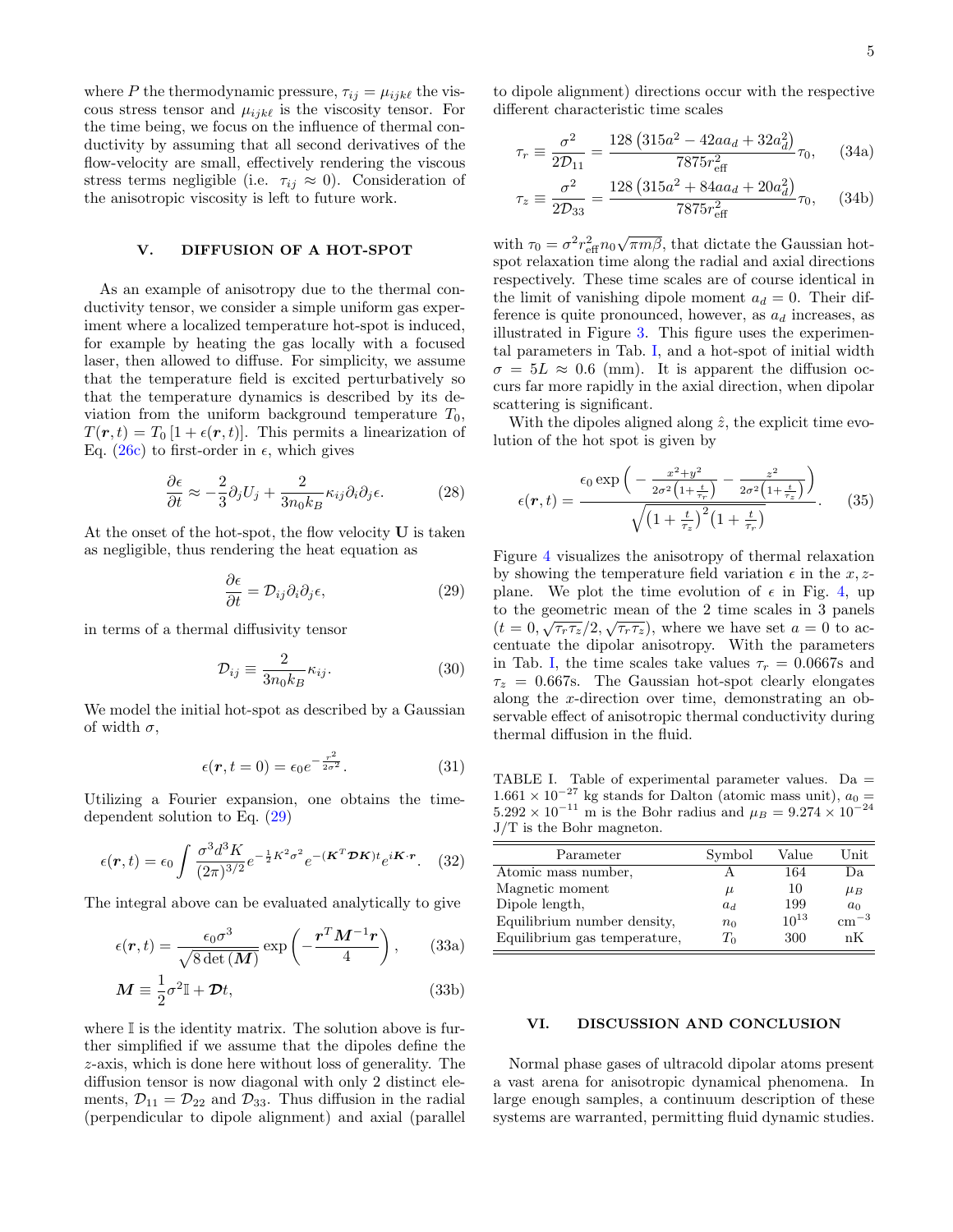

<span id="page-5-1"></span>FIG. 3. Thermal relaxation time scales  $\tau_r$  and  $\tau_z$ , vs the reduced dipole length  $a_d/a$ . The axial time scale  $\tau_z$  is seen to be drastically larger than the radial time scale  $\tau_r$  for large values of the reduced dipole length.

The fluid equations of motion are, however, only complete upon specification of the transport tensors, which govern the finite-time dispersive processes in the fluid. In this work, we have used the Chapman-Enskog procedure to derive analytic expressions for the anisotropic trans-

port tensor of thermal conductivity, induced by collisions between dipolar Bosons. By construction, each tensor element is a function of the dipole-alignment angle, and functionally dependent on the ratio of dipole length to scattering length.

We then analyzed the anisotropic effects of these thermal conductivities in the thermal relaxation of a Gaussian hot-spot, where time-dependent solutions were derived from a linearization of the viscous-free fluid equations. We find that an initially isotropic hot-spot would disperse preferentially in a direction orthogonal to the dipole orientation, opening the possibility for control of heat transport with the dipole-alignment direction.

A comprehensive fluid description will of course require the transport tensor of viscosity to also be derived. The analytic techniques presented here permit this derivation, which will be a subject of future work. Another possible extension of this work is to include quantum statistical effects in computing the transport coefficients, as done in Refs. [\[32,](#page-8-20) [34\]](#page-8-22), but with the dipolar cross section of Ref. [\[11\]](#page-8-2). These effects might become relevant at temperatures closer to quantum degeneracy. Finally, we note that recent experiments have realized long-lived 3-dimensional polar molecular samples by microwave shielding [\[35,](#page-8-23) [36\]](#page-8-24) or DC electric fields [\[37\]](#page-8-25), promising larger and tunable electric dipole moments in collisional dipolar gases. These systems would serve as ideal platforms for experimental investigations of dipolar fluid dynamics.



<span id="page-5-2"></span>FIG. 4. Stroboscopic evolution of the temperature field variation  $\epsilon(r, t)$ , at times  $t = 0, 0.106, 0.211$ s (plots left to right), visualized along a 2D slice in the x, z-plane. The initial peak temperature fluctuation amplitude is set to  $\epsilon_0 = 0.25$ , and the color scale for each plot is rescaled for visual clarity at each time instance.

 $\sqrt{ }$ 

### ACKNOWLEDGMENTS

This work is supported by the National Science Foundation under Grant Number PHY-2110327.

## <span id="page-5-0"></span>Appendix A: The First-Order Chapman-Enskog Approximation to the Boltzmann Equation

This appendix section details the derivation for the left-hand side of the Boltzmann equation under the Chapman-Enskog expansion to first-order [\[26\]](#page-8-13). We can first write this expression as

$$
\frac{\partial}{\partial t} + v_i \partial_i \right) f_0 = f_0 \left( \frac{\partial}{\partial t} + v_i \partial_i \right) \ln f_0
$$

$$
= f_0 \left( \frac{D}{Dt} + u_i \partial_i \right) \ln f_0, \quad (A1)
$$

where we defined the material derivative

$$
\frac{D}{Dt} \equiv \frac{\partial}{\partial t} + U_j \partial_j.
$$
 (A2)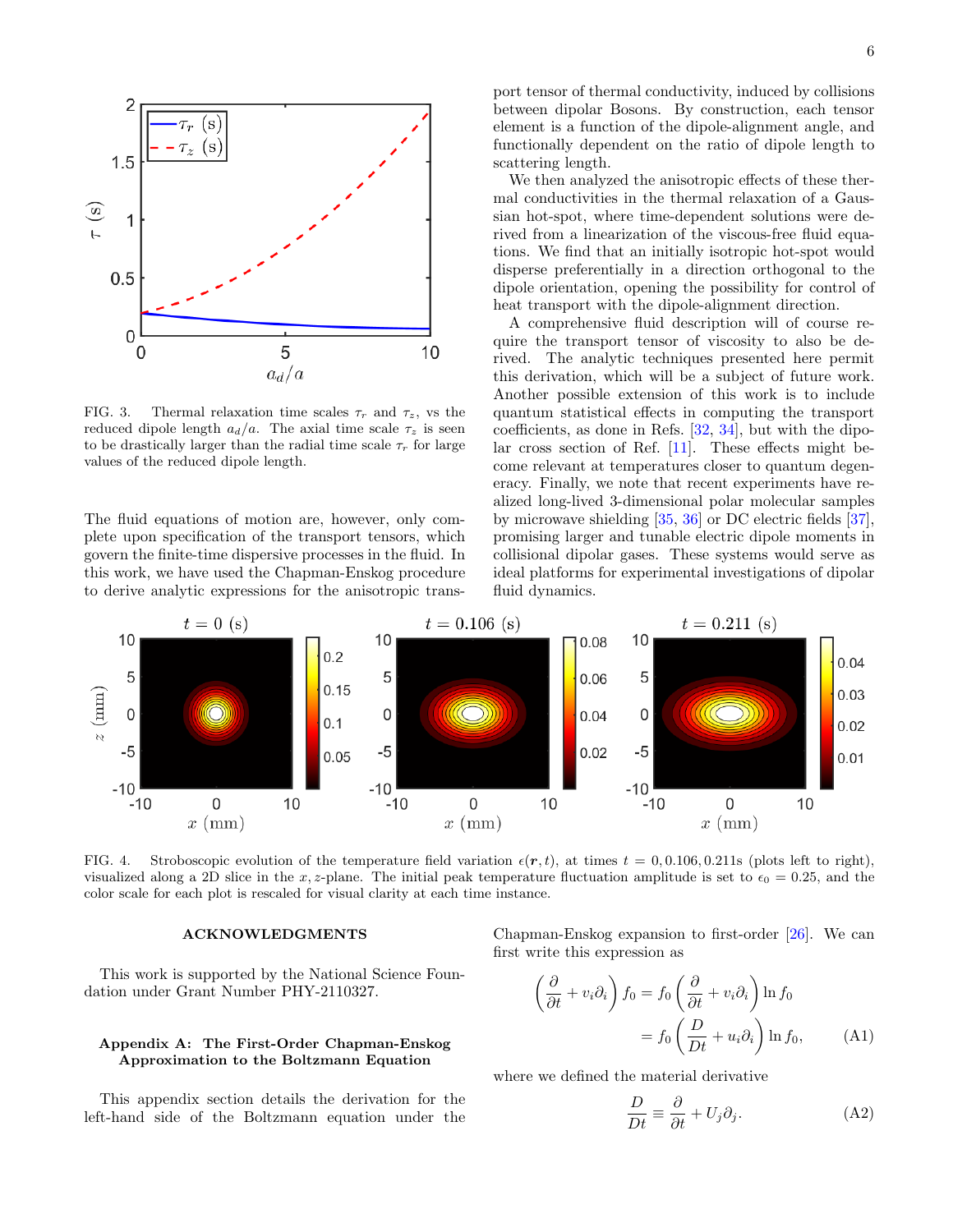From Eq.  $(2)$ , it follows that

$$
\ln f_0 = \frac{3}{2} \ln \frac{m}{2\pi} + \ln \left( n_0 \beta^{3/2} \right) - \frac{m\beta}{2} u^2, \tag{A3}
$$

so

$$
\left(\frac{\partial}{\partial t} + v_i \partial_i\right) f_0\n= f_0 \left(\frac{D}{Dt} + u_i \partial_i\right) \left[\ln \left(n_0 \beta^{3/2}\right) - \frac{m\beta}{2} u^2\right].
$$
\n(A4)

At local thermal equilibrium as prescribed by  $f_0$ , the equations of conservation [Eq. [\(26\)](#page-3-3)] reduce to

$$
\left(\frac{D}{Dt} + \partial_j U_j\right) n_0 = 0,
$$
\n(A5a)

$$
\left(\frac{D}{Dt} + \partial_j U_j\right) U_i = -\frac{1}{n_0} \partial_i \left(\frac{n_0}{m\beta}\right), \quad (A5b)
$$

$$
\left(\frac{D}{Dt} + \partial_j U_j\right)\beta = \frac{5}{3}\beta \partial_j U_j,
$$
\n(A5c)

from which the equations of continuity and energy balance can be combined to give the relation

$$
\frac{D}{Dt}\ln\left(n_0\beta^{3/2}\right) = 0,\t(A6)
$$

identifying the quantity  $\ln(n_0\beta^{3/2})$  as an adiabatic invariant. This simplifies the expression to

$$
\left(\frac{D}{Dt} + u_i \partial_i\right) f_0 \tag{A7}
$$
\n
$$
= f_0 u_j \partial_j \ln \left(n_0 \beta^{3/2}\right) - f_0 \left(\frac{D}{Dt} + u_i \partial_i\right) \frac{m\beta}{2} u^2.
$$

Applying the material derivative to the term in  $u^2$  gives

$$
\frac{D}{Dt}\left(\frac{m\beta}{2}\mathbf{u}^2\right) = \frac{m}{2}\left(\mathbf{u}^2\frac{D\beta}{Dt} + \beta\frac{D\mathbf{u}^2}{Dt}\right)
$$

$$
= m\beta\left(\frac{1}{3}\mathbf{u}^2\partial_iU_i - u_i\frac{DU_i}{Dt}\right)
$$

$$
= m\beta\left[\frac{1}{3}\mathbf{u}^2\partial_iU_i + \frac{u_i}{n_0}\partial_i\left(\frac{n_0}{m\beta}\right)\right]
$$

$$
= \frac{1}{3}m\beta\mathbf{u}^2\partial_iU_i + u_i\partial_i\ln(n_0T), \quad \text{(A8)}
$$

thus the left-hand side of the Boltzmann equation becomes

$$
\left(\frac{D}{Dt} + v_i \partial_i\right) \ln f_0 = u_i \partial_i \left(\frac{5}{2} \ln \beta - \frac{m\beta}{2} \mathbf{u}^2\right) - \frac{1}{3} m\beta \mathbf{u}^2 \partial_i U_i
$$
  
\n
$$
= \frac{1}{\beta} \left(\frac{5}{2} - \frac{m\beta}{2} \mathbf{u}^2\right) u_i \partial_i \beta + m\beta \left(u_i u_j \partial_j U_i - \frac{1}{3} \mathbf{u}^2 \partial_i U_i\right)
$$
  
\n
$$
= \left(\frac{m\beta}{2} \mathbf{u}^2 - \frac{5}{2}\right) u_i \partial_i (\ln T) + m\beta \left(u_i u_j - \frac{1}{3} \delta_{ij} \mathbf{u}^2\right) \left(\frac{\partial_j U_i + \partial_i U_j}{2} - \frac{1}{3} \delta_{ij} \partial_k U_k\right) \tag{A9}
$$

which is the form presented in Eq. [\(6\)](#page-1-3) of the main text.

<span id="page-6-0"></span>Appendix B: Evaluation of the Collision Integral for Thermal Conduction

velocities in terms of center-of-mass (COM) and relative (r) coordinates

<span id="page-6-1"></span>
$$
u_{\text{COM}} = \frac{u + u_1}{2},\tag{B3a}
$$

$$
u_{\rm r} = u - u_1, \tag{B3b}
$$

The collision integral to be computed is written as

$$
N_{ik} = \frac{2m\beta}{5n_0} \int d^3 u V_i(\boldsymbol{u}) C[f_0 V_k]
$$
(B1)  

$$
= \frac{2m\beta}{5n_0} \int d^3 u V_i(\boldsymbol{u}) \int d^3 u_1 |\boldsymbol{u} - \boldsymbol{u}_1| f_0(\boldsymbol{u}) f_0(\boldsymbol{u}_1)
$$

$$
\times \int d\Omega' \frac{d\sigma}{d\Omega'} \Delta V_k.
$$
(B2)

In considering both the thermal motion of the atoms and collisional processes, it is convenient to first define the

which allows the product of equilibrium distributions to be recast as

$$
f_0(\mathbf{u})f_0(\mathbf{u}_1) = f_{COM}(\mathbf{u}_{COM})f_r(\mathbf{u}_r),
$$
 (B4a)

$$
f_{\text{COM}}(\boldsymbol{u}_{\text{COM}}) \equiv n_0 \left(\frac{m\beta}{\pi}\right)^{3/2} \exp\left(-m\beta u_{\text{COM}}^2\right), \text{ (B4b)}
$$

$$
f_{\rm r}(\boldsymbol{u}_{\rm r}) = n_0 \left(\frac{m\beta}{4\pi}\right)^{3/2} \exp\left(-\frac{m\beta}{4}u_{\rm r}^2\right). \tag{B4c}
$$

Furthermore, the anisotropy of the dipolar differen-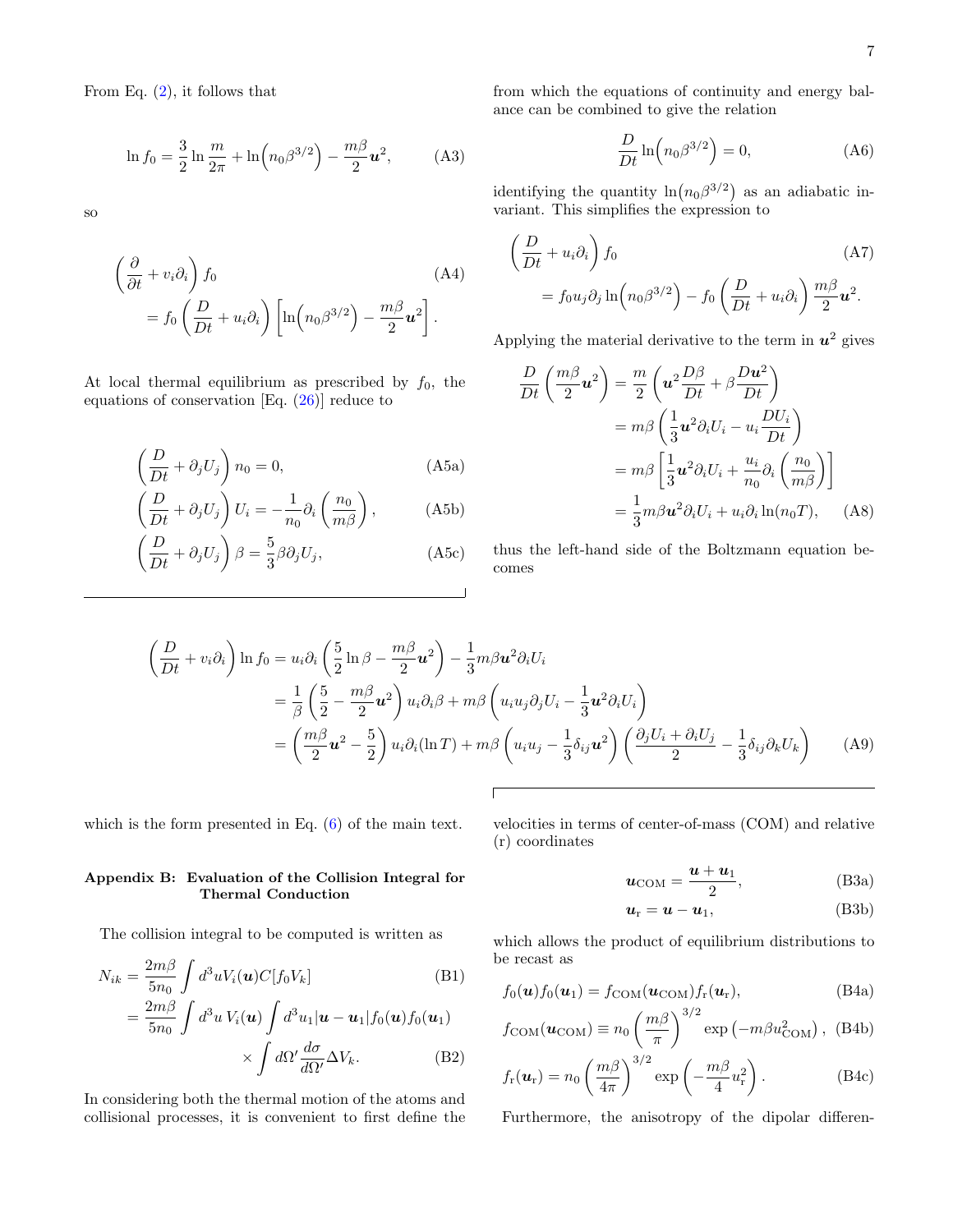

<span id="page-7-1"></span>FIG. 5. The collision frame (black) defined in the laboratory frame (blue) via the relative velocities between 2 colliding partners (red spheres). The angle  $\alpha$  is defined as that between the vectors  $u_r$  and  $\hat{\mathcal{E}}$ .

tial cross section have us consider 2 distinct coordinate frames: 1) the laboratory-frame (LF) defined by the

dipole-alignment axis  $\hat{\mathcal{E}}$  lying along the  $x_{LF}, z_{LF}$ -plane  $(Fig. 1);$  $(Fig. 1);$  $(Fig. 1);$  and 2) the collision-frame  $(CF)$  defined by aligning the  $\hat{z}_{CF}$ -axis to the direction of relative incoming velocities  $u_r$ , for 2 colliding atoms (visualization in Fig. [5\)](#page-7-1). We perform the collision integral in coordinates defined with respect to the lab-frame.

To transform between coordinate frames, we construct a frame rotation matrix of direction cosines,

$$
R_{\rm CF \to LF} = \begin{pmatrix} \hat{x}_{\rm LF} \cdot \hat{x}_{\rm CF} & \hat{x}_{\rm LF} \cdot \hat{y}_{\rm CF} & \hat{x}_{\rm LF} \cdot \hat{z}_{\rm CF} \\ \hat{y}_{\rm LF} \cdot \hat{x}_{\rm CF} & \hat{y}_{\rm LF} \cdot \hat{y}_{\rm CF} & \hat{y}_{\rm LF} \cdot \hat{z}_{\rm CF} \\ \hat{z}_{\rm LF} \cdot \hat{x}_{\rm CF} & \hat{z}_{\rm LF} \cdot \hat{y}_{\rm CF} & \hat{z}_{\rm LF} \cdot \hat{z}_{\rm CF} \end{pmatrix}, \quad (B5)
$$

that takes the vector  $\hat{u}'_r$  from the CF to the LF. The differential scattering cross section is then also required to be expressed in LF coordinates during integration of the collision integral. To do so, we utilize the coordinateindependent form of the scattering amplitudes  $f_B$  (for Bosons) [\[11\]](#page-8-2)

$$
f_B\left(\hat{\boldsymbol{u}}'_r, \hat{\boldsymbol{u}_r}\right) = \frac{a_d}{\sqrt{2}} \left( \frac{4}{3} - 2a_s - \frac{2(\hat{\boldsymbol{u}_r} \cdot \hat{\mathcal{E}})^2 + 2(\hat{\boldsymbol{u}}'_r \cdot \hat{\mathcal{E}})^2 - 4(\hat{\boldsymbol{u}_r} \cdot \hat{\mathcal{E}})(\hat{\boldsymbol{u}}'_r \cdot \hat{\mathcal{E}})(\hat{\boldsymbol{u}}'_r \cdot \hat{\boldsymbol{u}}'_r)}{1 - (\hat{\boldsymbol{u}_r} \cdot \hat{\boldsymbol{u}}'_r)^2} \right),\tag{B6}
$$

and express that in terms of our desired coordinates which allows us to compute the differential cross section

$$
\frac{d\sigma}{d\Omega'} = |f_B(\hat{\mathbf{u}}'_r, \hat{\mathbf{u}}_r)|^2.
$$
 (B7)

The above coordinate transformations are sufficient for us to now compute the collision integrals.

Expanding in terms of the COM and r coordinates of Eq. [\(B3\)](#page-6-1), the collision integral becomes

$$
N_{ik} = \frac{2m\beta}{5n_0} \int d^3u_{\text{COM}} f_{\text{COM}}(\boldsymbol{u}_{\text{COM}})
$$
(B8)  
 
$$
\times \int d^3u_{\text{r}} f_{\text{r}}(\boldsymbol{u}_{\text{r}}) u_{\text{r}} V_i(\boldsymbol{u}_{\text{COM}}, \boldsymbol{u}_r) \int d\Omega' \frac{d\sigma}{d\Omega'} \Delta V_k.
$$

Collisions result in the variation

$$
\Delta V_k = \Delta \left[ \left( \frac{m\beta \mathbf{u}^2}{2} - \frac{5}{2} \right) u_k \right] = \frac{m\beta}{2} \Delta (\mathbf{u}^2 u_k), \quad \text{(B9)}
$$

where the velocity terms are written in terms of CF and LF coordinates as

$$
u_i = u_{\text{COM},i} + \frac{1}{2}u_{\text{r},i},
$$
 (B10a)

$$
u_{1,i} = u_{COM,i} - \frac{1}{2}u_{\text{r},i},\tag{B10b}
$$

$$
\boldsymbol{u}^2 = \boldsymbol{u}_{\text{COM}}^2 + \frac{1}{4}\boldsymbol{u}_{\text{r}}^2 + u_{\text{COM},j}u_{\text{r},j},\tag{B10c}
$$

$$
\boldsymbol{u}_1^2 = \boldsymbol{u}_{\text{COM}}^2 + \frac{1}{4}\boldsymbol{u}_r^2 - u_{\text{COM},j}u_{r,j},
$$
 (B10d)

<span id="page-7-2"></span>which gives the expansion

$$
\Delta(\boldsymbol{u}^2 u_i) = \boldsymbol{u}'^2 u'_i + \boldsymbol{u}'^2_1 u'_{1,i} - \boldsymbol{u}^2 u_i - \boldsymbol{u}'^2_1 u_{1,i}
$$
  
=  $\boldsymbol{u}_{COM} \cdot (\boldsymbol{u}'_r u'_{r,i} - \boldsymbol{u}_r u_{r,i}).$  (B11)

The integral over post-collision velocities is then performed as

$$
\int d\Omega' \frac{d\sigma}{d\Omega'} \Delta V_k \equiv \frac{m\beta}{2} \int d\Omega' \frac{d\sigma}{d\Omega'} \Delta(u^2 u_k), \quad (B12)
$$

which when plugged back into Eq.  $(B8)$  and evaluated, gives the result of Eq. [\(21\)](#page-2-4) and expressions thereafter.

<span id="page-7-0"></span>[1] L. Chomaz, I. Ferrier-Barbut, F. Ferlaino, B. Laburthe-Tolra, B. L. Lev, and T. Pfau, Dipolar physics: A review of experiments with magnetic quantum gases (2022),